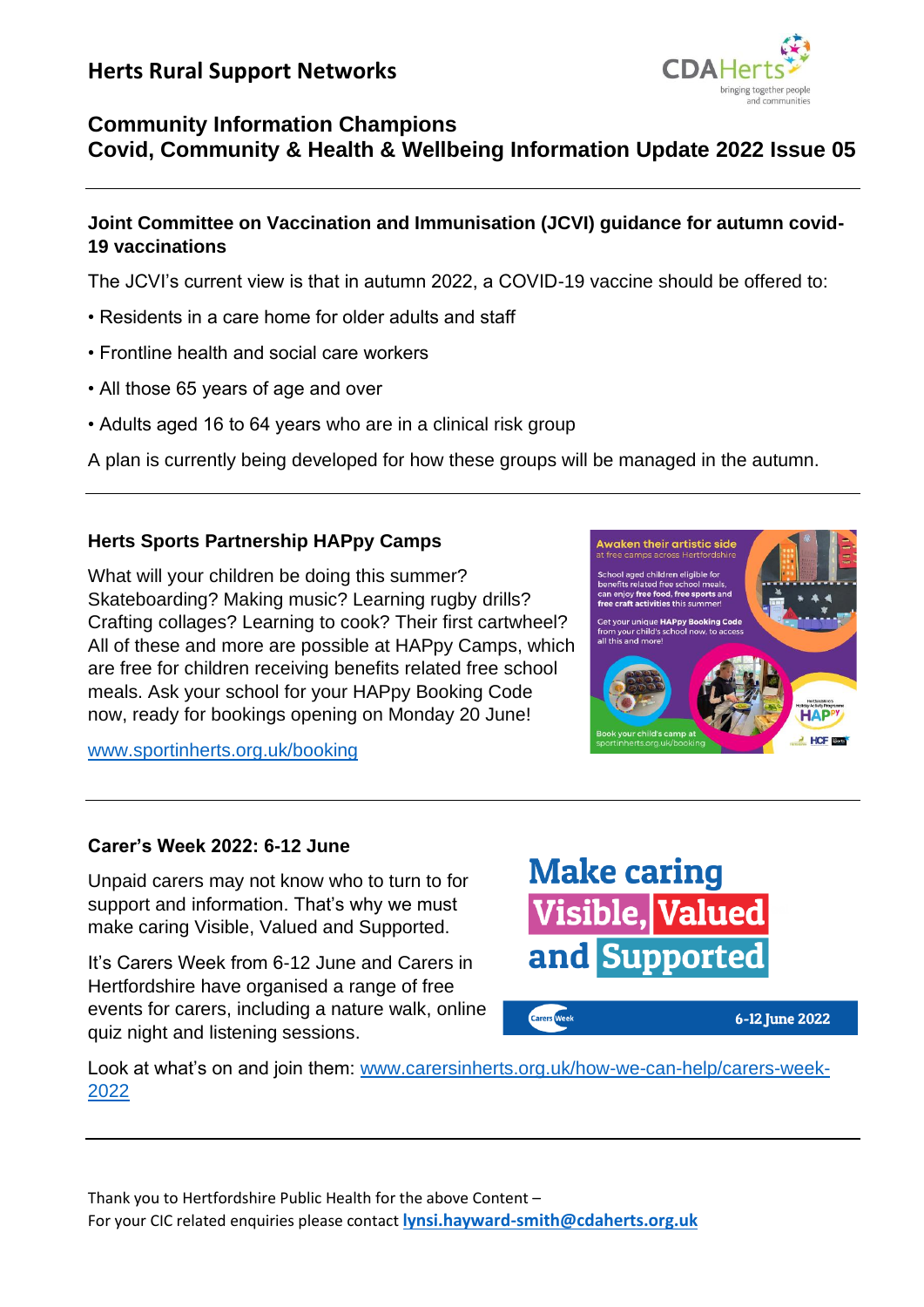## **Could you help share the joy of walking?**

Summer's here! Hertfordshire Health Walk volunteers have added evening and weekend walks to some of their [walk](https://email.hertfordshire.gov.uk/5ESZ-JTX9-4A193E-F38R0-1/c.aspx)  [programmes.](https://email.hertfordshire.gov.uk/5ESZ-JTX9-4A193E-F38R0-1/c.aspx)

If you work 9 to 5 or would simply like to enjoy the longer daylight hours in great company, why not take a look to see if there is a walk that suits you.

Register at<https://bit.ly/3H0AQeV>







Register at <https://bit.ly/3tr7X5N>@NutritionOrgUK

## **British Nutrition Foundation's 10th Healthy Eating Week (13 - 17 June 2022)**

Are you looking for simple steps towards a healthier & more sustainable diet?

Join us for the British Nutrition Foundation's Healthy Eating Week 13-17 June '22 & use the free guides & resources to support you! #HEW22

VARENESS WEEK

## **Cervical Screening Awareness Week 20th - 26th June 2022**

Cervical screening can stop cervical cancer from ever developing, but we know that the test isn't always easy. **Jo's Cervical Cancer Trust** is encouraging people to share their tips, experiences, and positive messages about screening. They will be focusing on a few reasons they know screening can be hard and will be sharing different content each day.

Keep an eye on [this website](https://www.jostrust.org.uk/) and their social media for some amazing tips and support.



## **Calling all business owners and managers!**

Find out how to futureproof your business against COVID-19. The [Hertfordshire Better](http://www.hertfordshirelep.com/)  [Business for All](http://www.hertfordshirelep.com/) partnership has produced a simple guide with advice and tips on how to protect your workforce, customers and business from COVID-19 in the future. [Find out more](https://www.hertfordshirelep.com/media/u2uhig3a/infection-control-for-businesses-after-covid-19.pdf?dm_i=5ESZ,JOV7,4A193E,2AK1Y,1)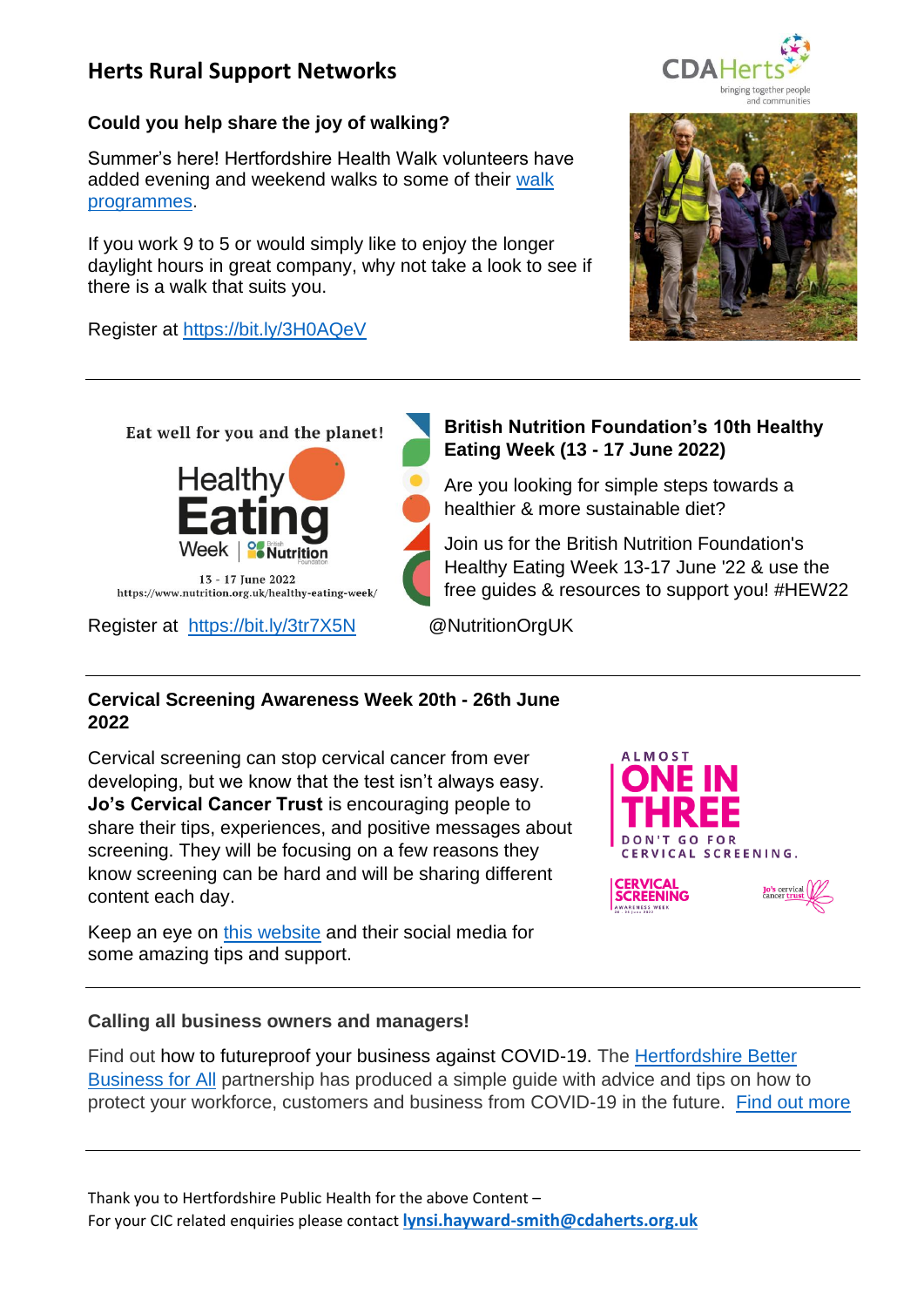

## **The Men's Health Awareness Webinar: 16 June 10am to 11am**

The Here For You team will be hosting a webinar on 16 June at 10am-11am, focusing on raising mental health awareness amongst men. The webinar will also focus on how to encourage more men to take the time to look after their own mental health/wellbeing and to seek appropriate support.

Key representatives from two local Men's mental health charities, Andy's Man Club and Man Up, will be sharing their own personal stories and experiences of setting up groups and working with men. There will be a brief Q&A at the end.

This webinar is aimed at men, individuals who identify as being male and interested professionals supporting and working with their male colleagues.

Please register for this event [here](https://www.eventbrite.co.uk/e/mens-mental-health-awareness-webinar-tickets-345616647697) or contact Here For You on hereforyou@nhs.net if you have any queries.

#### **Volunteers Week 1 – 7 June 2022**

Volunteers' Week is a time to say thanks. It goes without saying that volunteers have played a key role in the pandemic response. During an exceptionally difficult couple of years, people from all walks of life around the UK have taken the time to volunteer and make a huge difference to their communities – just as they do every year. This is a time for us to come together and thank all volunteers for their invaluable contribution. This 38th annual Volunteers' Week took place



during the #MonthofCommunity - bringing together organisations with a range of events in order to encourage us all to think about and join in with activities happening in our local communities. Each day followed a central theme to help guide organisations.

#### **To read all about Volunteers Week and what went on** <https://volunteersweek.org/>



**Never Too Late** Are you less active than you used to be? The Never Too Late campaign from @hertscc can help you get your mojo back! Sign up today to get a FREE activity pass, ongoing support and the chance to win prizes!

<http://bit.ly/NTLHerts>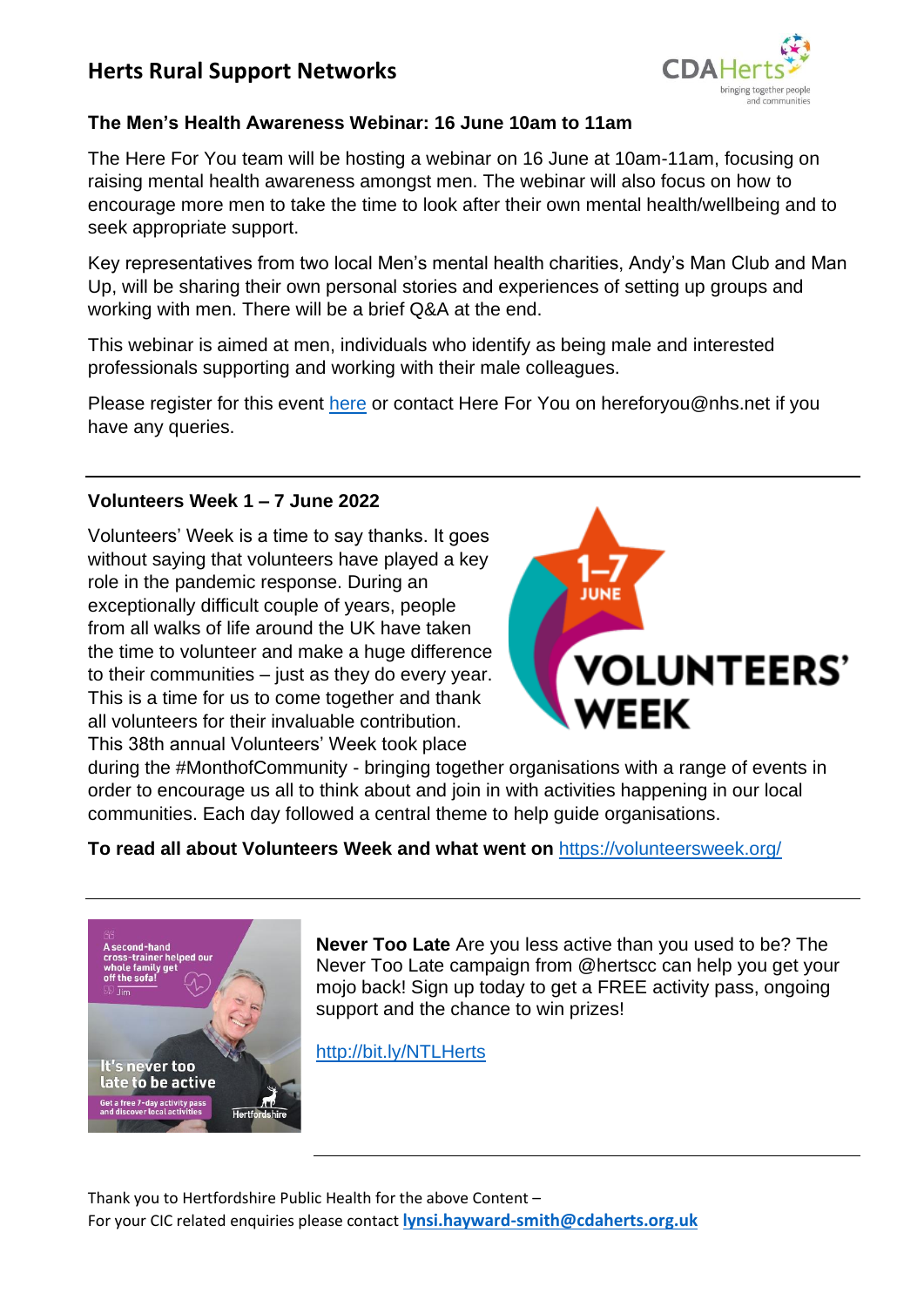

## **Free NHS Health Checks**

Aged 40-74? Find out about a FREE NHS Health Check near you. Even though you might be feeling great, if you're over forty you may be at risk of heart disease, stroke, kidney disease, diabetes or dementia. A FREE NHS Health Check can help you reduce these risks and make sure that you stay healthy.



Your local Healthy Hub will be running checks, appointments need to be booked in advance.

To check if you're eligible and to book : <https://surveys.hertfordshire.gov.uk/s/HealthCheckRegistration/>



## **New Dual Testing Resources are coming…**

With an aim to increase access to community STI testing services, Hertfordshire County Council along with Terrence Higgins Trust, Sexual Health Hertfordshire and Services for Young People have produced a series of new resources to promote community dual testing. This includes social media advertising, printed resources, and a short animation. These resources will soon be distributed

to pharmacies commissioned to provide sexual health services and other community test sites.

To find pharmacies and youth services offering dual tests visit [www.hertfordshire.gov.uk/dualtestingmap](http://www.hertfordshire.gov.uk/dualtestingmap)

## **New Pension Credit campaign**

Could you, or someone you know, be missing out on Pension Credit? Pension Credit tops up pension income and can help with day to day living costs. Pension Credit gives eligible pensioners a top up to their state pension and help with heating bills, council tax and possibly a free TV license. More than 1.4 million pensioners in Britain claim it but new figures show many more could be missing out.



## More information on [Gov.UK](https://www.gov.uk/pension-credit)